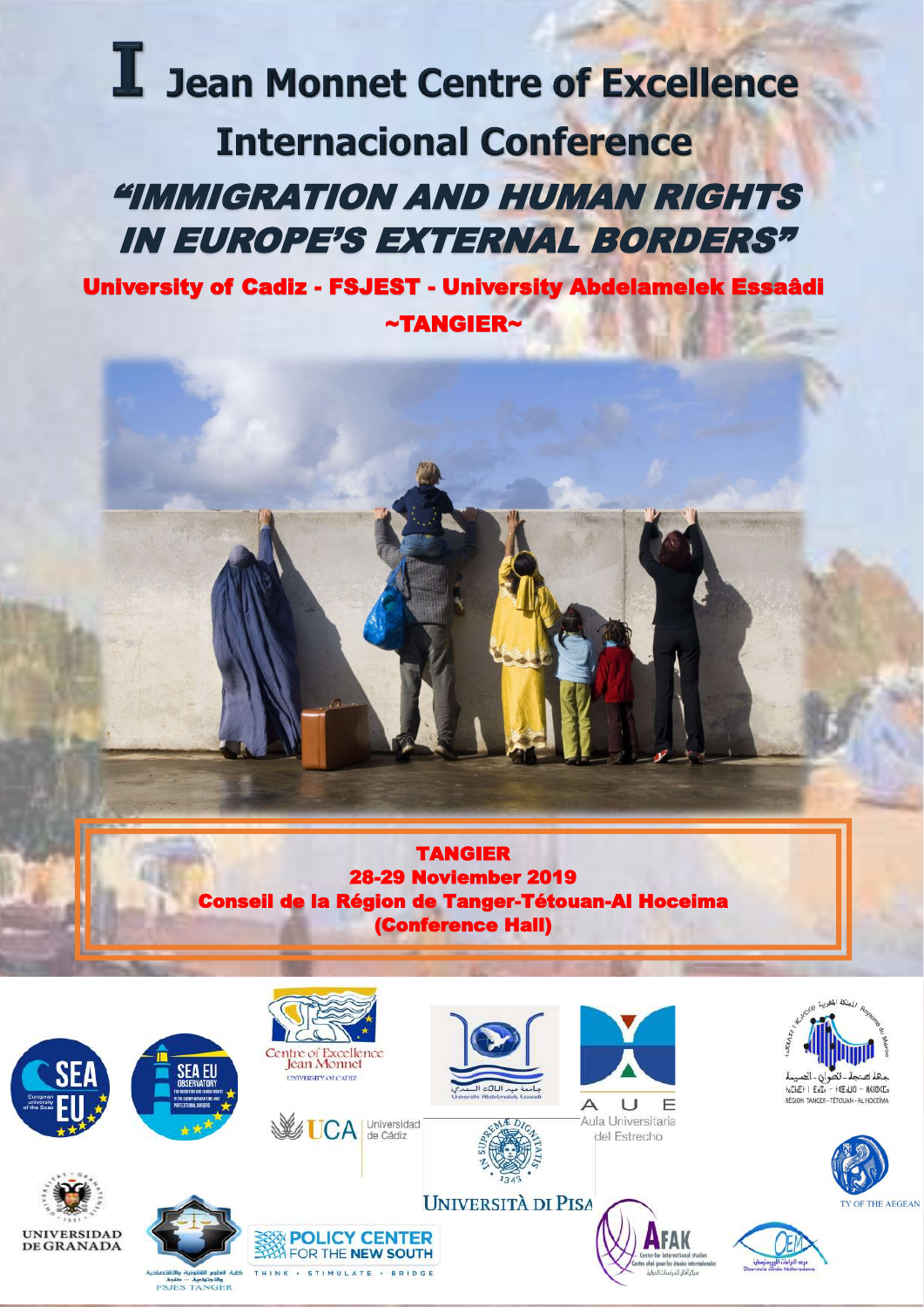## **Thursday 28 november 2019**

**11.00 to 11.15 - PRESENTATION OF THE INTERNATIONAL CONFERENCE** 

**- Ms. Fatima EL HASSANI, President of the Council of the Region of Tangier Al Hoceima (TBC) - M. Mohamed YAHIA, Dean of the Faculty of Law, Tangier** 

**- M. Alejandro DEL VALLE, Full Professor and Director of the Centre of Excellence Jean Monnet, Cadiz - D. Rachid EL HOUDAIGUI, Catedrático, Facultad de Ciencias Jurídicas, Económicas y Sociales - FSJEST (Tanger)**

> **\*\* Intervention - Excmo. Sr. D. Pablo Zaldívar Miquelarena, Consul General of Spain in Tangier (to be confirmed)**

**11.15 to 11.45. - OPENING CONFERENCE \*\*Dr. Panagiotis GRIGORIOU Chair Jean Monnet Ad Personam, Universidad del Egeo, GR** *Droit européen et migration: droits de l'homme et gestion des frontières maritimes*

**12.00 to 12.15.- Pause-café**

**12.15 to 13.30. - ROUND TABLE - DEBATE**  *Migration and Human Rights*

**Moderate Dr. Alejandro DEL VALLE**

**\*\*Karima Lahrach-Maynard UNICEF, Bureau Maroc**

**\*\* Teresa FAJARDO DEL CASTILLO**

**Universidad de Granada ESP**

**\*\* Nora SEDDIKI, ENCG Universidad Abdelmalek Essaâdi,Tanger MAR**

### **09.30 to 10.00. - CONFERENCE**

**\*\* Dr. Simone MARINAI, Università di Pisa IT**  *The control of migration flows in the central Mediterranean Sea: insights from recent Italian practice*

### **10.00 to 10.15.- Pause-café**

**10.15 to 12.00.- ROUND TABLE - DEBATE**  *Migration, borders, Human Rights and migrants' integration*

**Moderate Dr. Simone MARINAI \*\* Pannaiotis GRIGORIOU \*\* Teresa FAJARDO DEL CASTILLO \*\* Khalid BOUKAICH Université Abdelmalek Essaâdi \*\* Youssef HAMDOUNI, chargé du projet «intégration des migrants» (UNICEF) Tanger-Tétouan-Al Hoceïma MAR \*\* Abdelkhalek EL BIKAM, Afak center for international studies (Tanger)**

#### *M Bertuchi ——*

**15.30 to 16.15. -**

**\*\* Mohamed KHACHANI Université Mohamed V. Rabat MAR**

**16.15 to 16.30.- Pause-café** 

**16.30 to 18.00. - COMMUNICATIONS**

**Modera- Dr. Rachid EL HOUIDAIGUI** 

**\*\* Anouar EL BOGHARI FSJEST, University Abdelmalek Essaâdi** 

**\*\* Amal EL OUASSIF, Policy Center For The New South, MAR**

**\*\* Anas GOUYEZ BEN ALLAL, Afak Center For International Studies, MAR**

**\*\* Siham ZEBDA, University of Cádiz, ESP**

**\*\* Lorena CALVO MARISCAL, University of Cádiz, ESP**

**\*\* Francesca TASSINARI, University of Granada, ESP** 

## **Friday, 29 november 2019**

**12.00 to 12.15.- CONCLUSION SESSION --CLOSURE--**

**\*\*Jesús VERDU BAEZA, General Director of Institutional Relations, Bahía de Algeciras Campus, University of Cadiz**

**\*\* Prof. Rachid EL HOUDAIGUI, FSJEST, Universidad Abdelmalek Essaadi** 

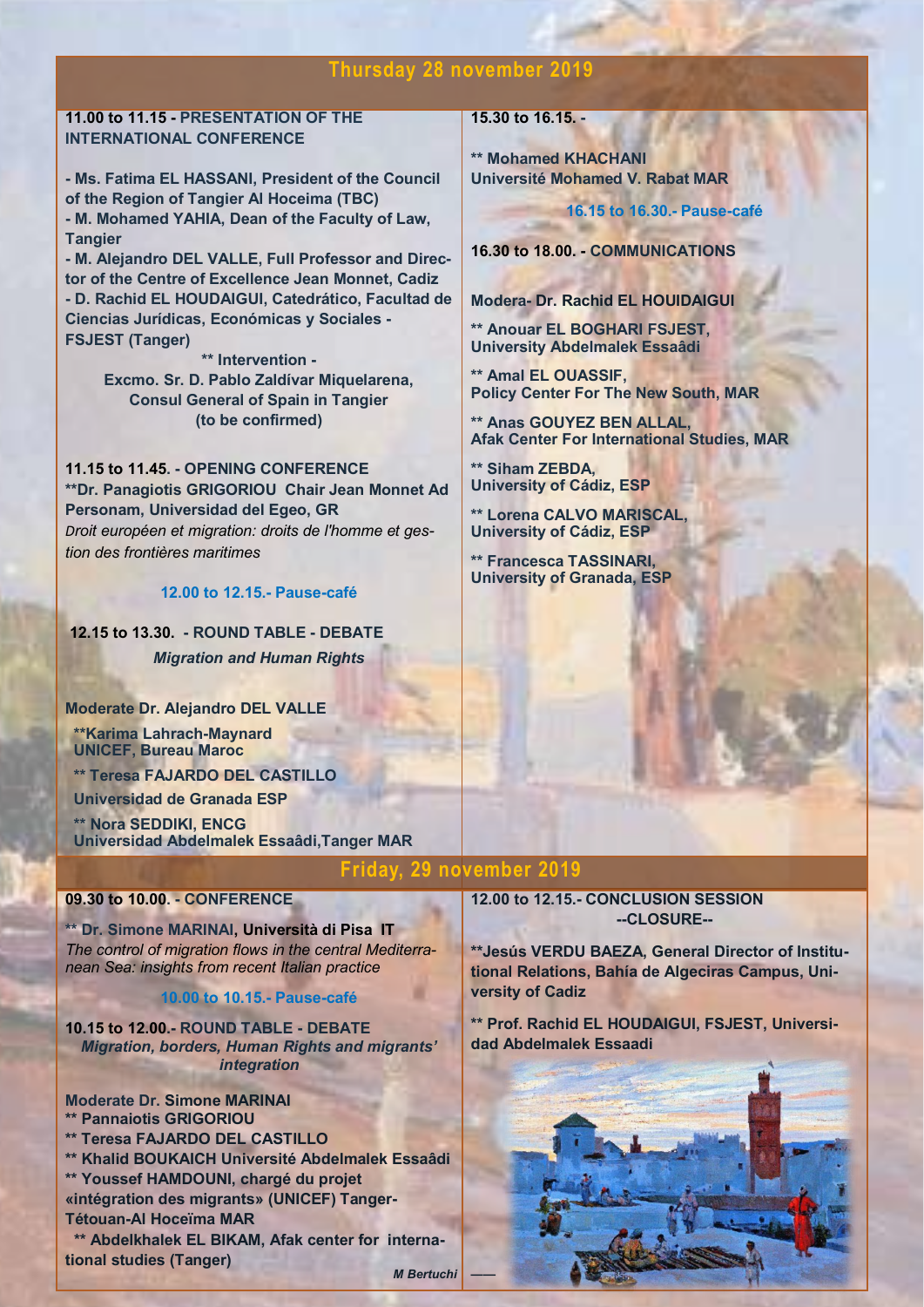# I Jean Monnet Centre of Excellence **Internacional Conference** I "IMMIGRATION AND HUMAN RIGHTS IN EUROPE'S EXTERNAL BORDERS"

# University of Cadiz - FSJEST - University Abdelamelek Essaâdi ~TANGIER~

This International Conference, organized jointly by the Jean Monnet Centre of Excellence Team "Immigration and Human Rights in Europe's External Borders" (Dir. Dr. Alejandro DEL VALLE) and by Dr. Rachid EL HOUDAIGUI, Professor at Abdelmalek Essaâdi University), in English, French and Spanish are aimed to analyse and bring together undergraduate, postgraduate and doctoral students and Moroccan civil society on issues relating to the migration policies of the European Union, Morocco, as well as the promotion and protection of human rights of migrants.

During the Internacional Conference, there will be 4 sessions (afternoon and morning) of conferences and round tables, in which experts and academics from Morocco, Spain and other countries participating in the Centre of Excellence will address the following topics:

- Comparison of migratory problems in different countries in the Mediterranean, with special incidence in the Strait of Gibraltar Area.
- Comparison of human rights issues in maritime migration and in the various maritime areas of the EU Member States.
- Analysis of the potentialities and shortcomings of the EU regulations applicable to the management of external maritime borders and of the immigration policy regulations in their practical application in Italy and Spain, with incidence in the countries of North Africa.
- Study of migration issues in Morocco: the situation of sub-Saharan immigration, asylum and refuge in Morocco, the role of Morocco in international migration and cooperation between Morocco and the EU in the area of immigration and border control in the Mediterranean.